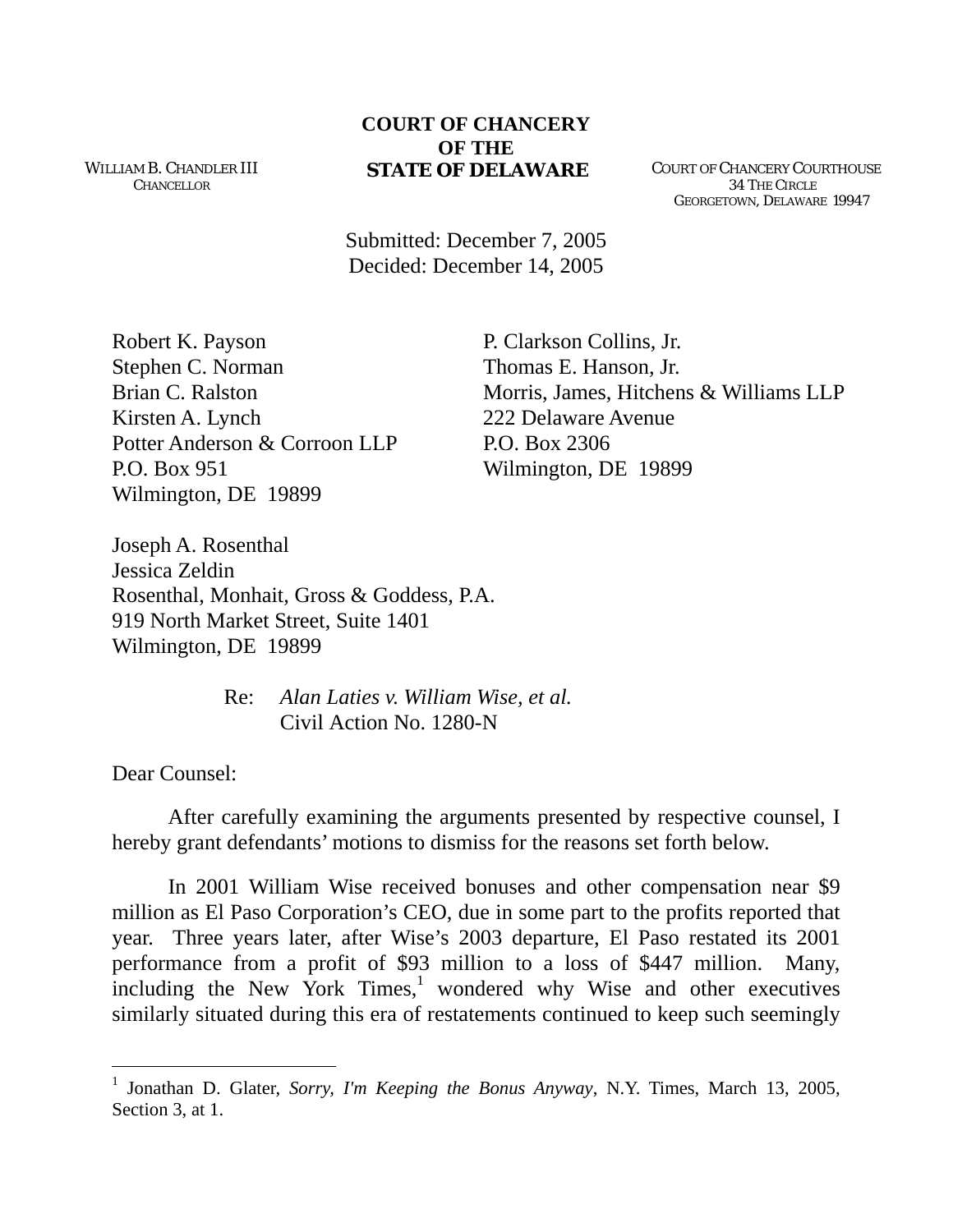ill-gotten gains, and why the respective corporations failed to bring suit seeking restitution. Plaintiff Laties brought a derivative claim on behalf of the corporation against Wise for unjust enrichment, and against the present directors of El Paso accusing them of waste for not pursuing the valuable claim against Wise. Defendants move for dismissal for failure to comply with Court of Chancery Rule  $23.1<sup>2</sup>$ 

Court of Chancery Rule 23.1 requires that a stockholder seeking to assert a derivative claim on behalf of a Delaware corporation must first exhaust all intracorporate remedies by making a demand on the board of directors to obtain the action desired, or by pleading with particularity why demand should be excused. $3$ Because a derivative claim belongs to the corporation, "it is the corporation, acting through its board of directors, which must make the decision whether or not to assert the claim."<sup>4</sup> A plaintiff's pleading burden under Rule 23.1 is "more onerous than required to withstand a Rule  $12(b)(6)$  motion to dismiss" and requires the plaintiff to allege with particularity why demand would be futile.<sup>5</sup> Under the Rule 23.1 standard "only well-pleaded allegations of fact must be accepted as true; conclusory allegations of fact or law not supported by allegations of specific fact may not be taken as true."<sup>[6](#page-1-4)</sup>

Where a derivative action challenges the board's failure to take action, Delaware applies the *Rales* test to evaluate the plaintiff's futility allegations.<sup>[7](#page-1-5)</sup> There, the Supreme Court reasoned that:

a court must determine whether or not the particularized factual allegations of a derivative shareholder complaint create a reasonable doubt that, as of the time the complaint is filed, the board of directors could have properly exercised its independent and disinterested business judgment in responding to a demand. $8$ 

<span id="page-1-0"></span> $\frac{1}{2}$  $2$  Defendant Wise joined the director defendants in their motion to dismiss for failure to make a demand. Because this tack is successful, I do not address Wise's challenge to personal jurisdiction.

<span id="page-1-1"></span><sup>3</sup> *See* Ch. Ct. R. 23.1; *Rales v. Blasland*, 634 A.2d 927, 932 (Del. 1993).

<span id="page-1-2"></span><sup>4</sup> *Grimes v. Donald*, 673 A.2d 1207, 1215 (Del. 1996), *overruled in part on other grounds by Brehm v. Eisner*, 746 A.2d 244 (Del. 2000).

<span id="page-1-3"></span><sup>5</sup> *Levine v. Smith*, 591 A.2d 194, 207 (Del. 1991).

<span id="page-1-4"></span><sup>6</sup> *Grobow v. Perot*, 539 A.2d 180, 186 (Del. 1988), *overruled in part on other grounds by Brehm*, 746 A.2d 244.

<span id="page-1-5"></span><sup>7</sup> *See Rales*, 634 A.2d 927, 933-34.

<span id="page-1-6"></span><sup>8</sup> *Id.* at 934.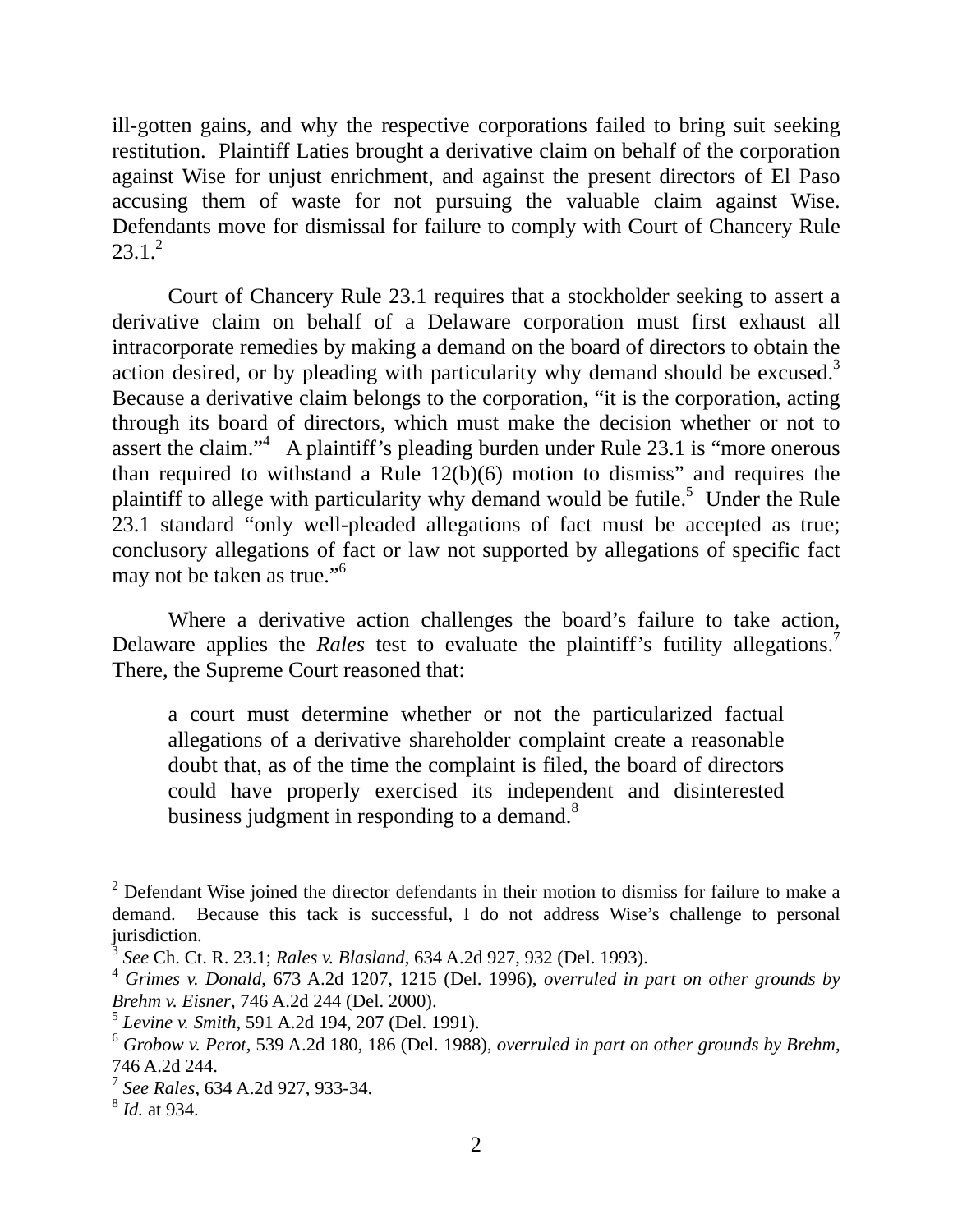Since a plaintiff must plead with particularity reasons why demand should be excused, when a reason presented is that directors are disabled by the risk of personal liability from a certain claim against those directors, such claim must also be pled with particularity.<sup>[9](#page-2-0)</sup> Further, a plaintiff must show that the personal liability is a substantial likelihood, and not just a mere threat.<sup>[10](#page-2-1)</sup>

The complaint in this case contains no particularized factual allegations that impugn the independence of the board and its ability to evaluate a demand in respect to either claim. Plaintiff argues that the board was interested because it might be liable for not pursuing the Wise Claim. This wasteful inaction is allegedly unprotected by El Paso's certificate of incorporation provision under Section 102(b)(7) of the DGCL.

Without examining whether or not the elements of plaintiff's waste claim are met, it is evident that the waste claim is deficient on ripeness grounds. Because the waste claim serves as the basis for the alleged futility of demand, facts supporting it must be pled with particularity.<sup>11</sup> There are no allegations (let alone particularized factual allegations) that the directors made a definitive decision not to seek restitution from Wise, that the remedies are time-barred or otherwise in imminent danger of becoming unavailable.<sup>12</sup> The complaint contains a quote from the New York Times, which recounts a statement by an El Paso spokesperson that the company had not yet made any effort to recover bonuses paid to Wise.<sup>13</sup> Such a statement hardly reaches the level of a definitive decision by the board required to make such a waste claim ripe.

Additionally, plaintiff's contention that the directors face a substantial likelihood of liability is contradicted by the Section 102(b)(7) provision in the El Paso certificate of incorporation. Plaintiff must satisfy the Court that personal liability is a substantial likelihood; yet the complaint does not assert bad faith, intentional misconduct, knowing violation of law, or any other conduct for which

<span id="page-2-0"></span> <sup>9</sup> *See In re Baxter International, Inc. Shareholders Litigation*, 654 A.2d 1268, 1270 (Del. Ch. 1995).

<span id="page-2-1"></span><sup>10</sup> *Rales*, 634 A.2d at 936.

<span id="page-2-2"></span><sup>11</sup> *See In re Baxter*, 654 A.2d at 1270.

<span id="page-2-3"></span><sup>12</sup> *See Saito v. McCall*, 2004 WL 3029876, at \*5 (Del. Ch. 2004) (finding claim of failure to pursue claims deficient on grounds of ripeness because plaintiffs failed to allege that director defendants made a definitive decision whether to pursue claims and that the claims were time barred and that the remedies were therefore lost).

<span id="page-2-4"></span> $13$  Derivative Complaint ¶ 16.